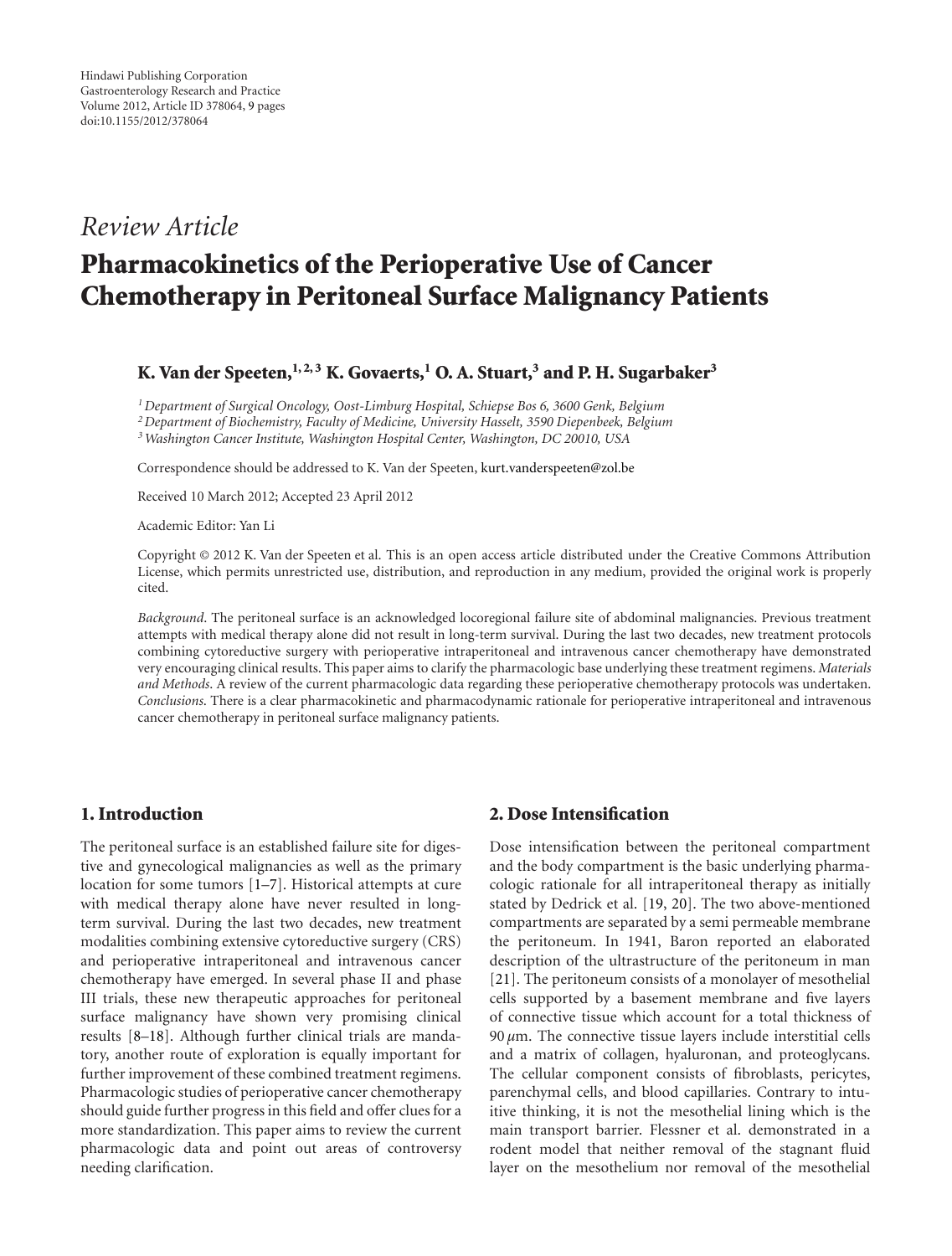lining influenced the transport over the barrier [22]. This has been confirmed in human studies in patients undergoing partial or total peritonectomy showing that the clearance of mitomycin C was not significantly changed by the removal of the mesothelium [23, 24]. Basic research suggests that rather the blood capillary wall and the surrounding interstitium are the most important barriers for transport from the peritoneal space to the plasma [25]. Fluid enters the vascular compartment by diffusion from the peritoneal compartment or by absorption through the peritoneal lymphatic stomata which are concentrated on the diaphragmatic surface [26, 27]. Diffusion of fluid through the parietal peritoneum generally results in flow to the plasma compartment. Drainage through the visceral peritoneum covering the surfaces of liver, spleen, stomach, small and large bowel, and mesentery is into the portal venous blood [28].

The two-compartment Dedrick model of intraperitoneal chemotherapy is shown in Figure 1. A simplified mathematical formula describes the transport as follows: rate of mass transfer = PA  $(C_P - C_B)$ , where PA = permeability area (PA = effective contact area *x* permeability),  $C_P$  = concentration in peritoneal cavity, and  $C_B$  = concentration in the blood [29]. This formula indicates the importance of the size of the effective contact area of the peritoneal membrane. One should keep in mind that although the equation permits calculation of the pharmacokinetic advantage, the model does not predict the actual penetration of the cancer chemotherapy drug into the tissue or tumor nodule [30]. It neither predicts the value of the effective contact area. It simply describes the transfer between two compartments.

#### **3. Drugs Used in Perioperative Cancer Chemotherapy Protocols**

Table 1 provides an overview of drugs commonly used in perioperative cancer chemotherapy protocols and their main pharmacologic characteristics.

*3.1. Mitomycin C.* Mitomycin C is an alkylating antibiotic whose most important mechanism of action is through DNA cross-linking. Although mitomycin C is not regarded as a prodrug, it is not active against cancerous tissue as the unchanged molecule. The drug is modified as it enters the cell into an active state [34]. It has been used extensively in intraperitoneal cancer chemotherapy treatment protocols in appendiceal, gastric, and colorectal peritoneal carcinomatosis (PC) patients [8, 24, 35, 36]. Barlogie et al. suggested in vitro thermal enhancement of mitomycin C [37]. Controversies still exist regarding the proper dosimetry of the chemotherapy solution. Some institutions use a single dose of mitomycin C, others a double dose, and still others triple dose the drug over a 90-minute time period [38–40]. A remarkable difference in drug dosimetry between different groups of investigators is reported. Van Ruth and coworkers at the Dutch Cancer Institute reported a dose-finding study [40]. Their data suggest that a dose of 35 mg/m<sup>2</sup> resulted in the highest peritoneal/plasma area under the curve (AUC) ratio with acceptable toxicity. In order to maintain the concentration throughout the 90 minutes perfusion time,



Figure 1: Traditional two-compartment model of peritoneal transport in which transfer of a drug from the peritoneal cavity to the blood occurs across the "peritoneal membrane." The permeabilityarea product (PA) governs this transfer and can be calculated by measuring the rate of drug disappearance from the cavity and dividing by the overall concentration difference between the peritoneal cavity and the blood (or plasma).  $C_B$ : the free drug concentration in the blood (or plasma);  $V_B$ : volume of distribution of the drug in the body;  $C_P$ : the free drug concentration in the peritoneal fluid; V<sub>P</sub>: volume of the peritoneal cavity. Modified from R. L. Dedrick, M. F. Flessner: pharmacokinetic problems in peritoneal drug administration: Tissue penetration and surface exposure [31].

Table 1: Molecular weight and area under the curve ratios of intraperitoneal exposure to systemic exposure of chemotherapeutic agents used to treat peritoneal carcinomatosis.

| Drug           | Molecular weight<br>(Daltons) | Area under the curve<br>ratio |
|----------------|-------------------------------|-------------------------------|
| 5-Fluorouracil | 130.08                        | 250                           |
| Carboplatin    | 371.25                        | 10                            |
| Cisplatin      | 300.1                         | 7.8                           |
| Docetaxel      | 861.9                         | 552                           |
| Doxorubicin    | 579.99                        | 230                           |
| Etoposide      | 588.58                        | 65                            |
| Floxuridine    | 246.2                         | 75                            |
| Gemcitabine    | 299.5                         | 500                           |
| Irinotecan     | 677.19                        | N/A                           |
| Melphalan      | 305.2                         | 93                            |
| Mitomycin C    | 334.3                         | 23.5                          |
| Mitoxantrone   | 517.41                        | 115-255                       |
| Oxaliplatin    | 397.3                         | 16                            |
| Paclitaxel     | 853.9                         | 1000                          |
| Pemetrexed     | 597.49                        | 40.8                          |

the dose was divided into three fractions: 50% at the start, 25% after 30 minutes, and 25% at 60 minutes. The toxicity profile of mitomycin C, including anastomotic dehiscence and impaired wound healing, has been well characterized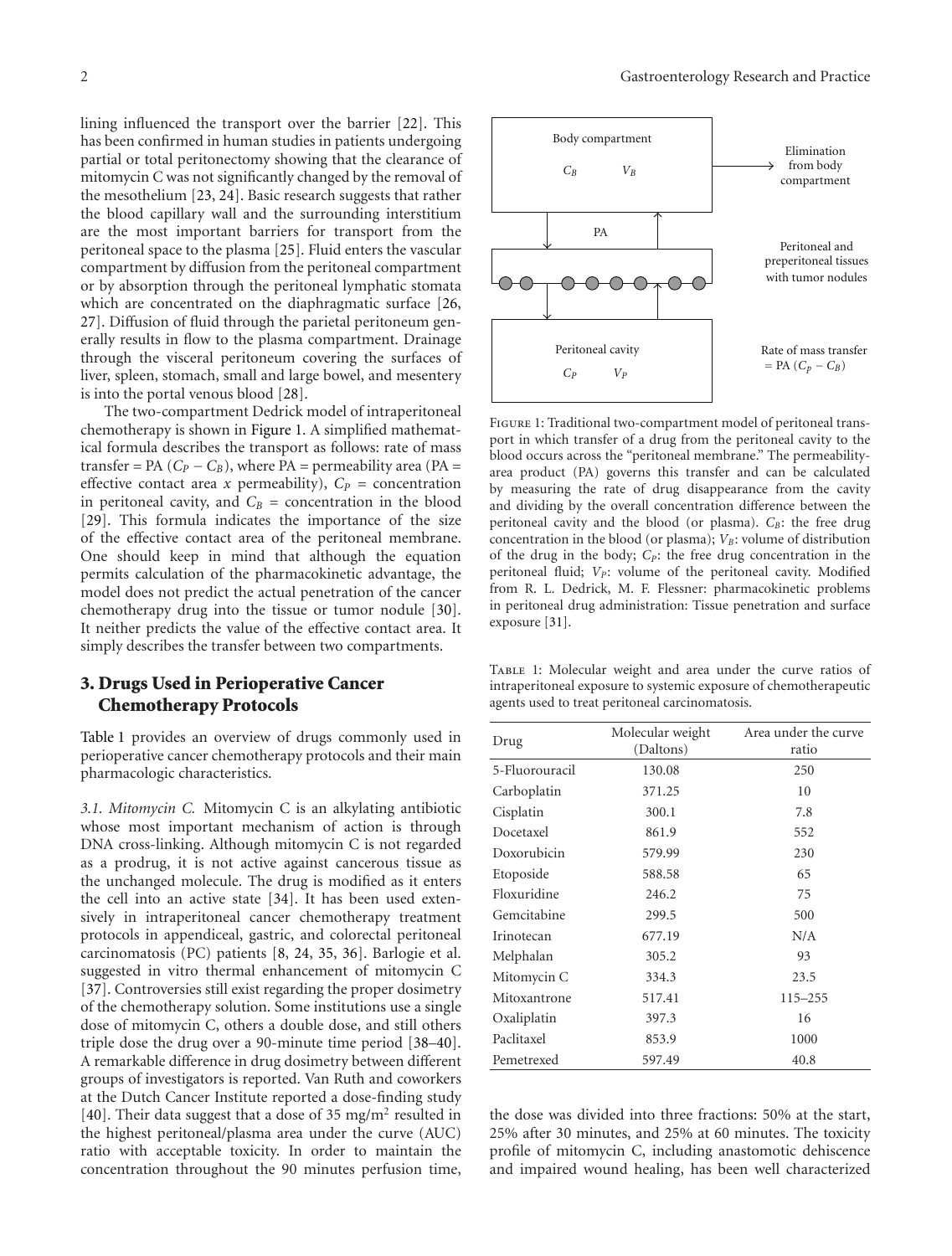[24, 41–43]. Our data suggest large amounts of mitomycin C (62%) remain within the body compartment after the 90 minute hyperthermic intraperitoneal treatment [24].

*3.2. Cisplatin.* Cisplatin (*cis*-diamminedichloroplatinum-III CDDP) causes apoptotic cell death by formation of DNA adducts [44]. It has been well studied in the setting of adjuvant intraperitoneal chemotherapy of residual small volume ovarian cancer after CRS. Three randomized trials showed a significant survival benefit [45–47]. In the setting of cytoreductive surgery and hyperthermic intraperitoneal peroperative chemotherapy (HIPEC), cisplatin has been used for intracavitary therapy of ovarian cancer, gastric cancer, and peritoneal mesothelioma. Urano and coworkers showed an excellent in vitro and in vivo thermal augmentation of cisplatin [48].

*3.3. Oxaliplatin.* Oxaliplatin (oxalato-1,2-diaminocyclohexane-platinum $(II)$ ) is a third generation platinum complex with a similar cytotoxic mechanism as cisplatinum. In contrast with cisplatin, it has a proven activity in colorectal and appendiceal malignancies [49]. Its clinical use in PC patients as a component of bidirectional intraoperative chemotherapy has been pioneered by Elias and Sideris [50]. In a dose escalation and pharmacokinetic study, they showed that 460 mg/m<sup>2</sup> of oxaliplatin in 2 L/m<sup>2</sup> of chemotherapy solution over 30 minutes was well tolerated [51]. The low AUC ratio is compensated by the rapid absorption of the drug into the tissue. In contrast to cisplatin and mitomycin, oxaliplatin is not stable in chloride-containing solutions and can only be administered in dextrose 5% [52]. This may result in serious electrolyte disturbances and hyperglycemia during the intracavitary therapy [53].

A recent murine pharmacokinetic study with oxaliplatin confirmed its substantial heath augmentation [54].

*3.4. Carboplatin.* Carboplatin ((1,1-cyclobutanedicarboxylate)platinum(II)) is a higher molecular weight platinum compound than cisplatin which at the present time is mostly used in normothermic intraperitoneal chemotherapy protocols in patients with advanced ovarian cancer. Cjezka et al. in a clinical study with normothermic carboplatin reported a relative bioavailability (calculated as AUC values) which was at least 6-times higher in the intraperitoneal fluid than in the serum for 48 hours [55]. Los and coworkers compared carboplatin and cisplatin after intraperitoneal administration in a rat model of peritoneal carcinomatosis [56]. Their data demonstrate that despite a clear pharmacokinetic advantage of carboplatin over cisplatin, its capacity to penetrate into peritoneal cancer nodules and tumor cells is far lower than that of cisplatin. These data limit its clinical application.

3.5. Doxorubicin. Doxorubicin (C<sub>27</sub>H<sub>29</sub>NO<sub>11</sub>) or hydroxyldaunorubicin (adriamycin) is an anthracycline antibiotic. Although being categorized as a DNA-intercalating drug, the actual mechanism of action is a critical interaction of doxorubicin with the cell surface membrane [57, 58]. Because of its wide in vitro and in vivo activity against a broad range of malignancies, its slow clearance from the peritoneal

compartment due to the high molecular weight of the hydrochloride salt (579, 99 Dalton), its favorable area under the curve ratio of intraperitoneal to intravenous concentration times of 230, and the absence of risk for dose-limiting cardiotoxicity when used as a single-shot intraperitoneal instillation, doxorubicin was considered a potential beneficial agent for perioperative intraperitoneal delivery. This was supported by both experimental and clinical pharmacokinetic data [59–64].

3.6. Gemcitabine. Gemcitabine (2',2'-difluorodeoxycitidine) is a pyrimidine analogue with a wide range of in vitro cytotoxic activity, particularly against pancreatic cancer. Pestiau et al. investigated the pharmacokinetics and tissue distribution of intraperitoneal gemcitabine in a rat model [65]. The AUC ratio (intraperitoneal/intravenous) after intraperitoneal administration was 26*.*<sup>8</sup> <sup>±</sup> <sup>5</sup>*.*8 and as such favorable for intraperitoneal administration. Several investigators explored the use of normothermic intraperitoneal gemcitabine in advanced cancer outside the setting of cytoreductive surgery [66–68]. Resected advanced pancreatic cancer with high risk of recurrence in the operative field is a potential indication for intraoperative intraperitoneal administration of heated gemcitabine in an adjuvant setting [69].

*3.7. Melphalan.* Melphalan (L-phenylalanine mustard) is a chemotherapy drug belonging to the class of nitrogen mustard alkylating agents. Alberts et al. were the first to investigate the pharmacokinetics of intraperitoneal melphalan [70]. Melphalan systemic absorption from the peritoneal cavity averaged only 39% of the administered dose. Urano showed a remarkable heat augmentation of melphalan [48]. Glehen and coworkers investigated the effect of hyperthermia on the pharmacokinetics of intraperitoneal melphalan in a rat model [71]. Hyperthermia decreased the AUC of peritoneal fluid without increasing the plasma AUC. Intraabdominal tissue concentrations were markedly elevated compared to normothermic controls. Sugarbaker et al. in a pharmacokinetic and phase-II study of intraoperative intraperitoneal melphalan showed that 90% of the cancer chemotherapy drug was absorbed during the 90-minute procedure with a 30-times higher exposure at the peritoneal surface than in the blood [72]. Concentrations in tumor nodules were 10-times higher than concentrations in the blood. This favorable pharmacokinetic profile and tissue distributions, combined with cytotoxic activity against a wide range of malignancies, makes melphalan an excellent salvage drug for intraperitoneal treatment protocols.

*3.8. Taxanes.* Paclitaxel and docetaxel are taxanes considered for i.p. chemotherapy. The taxanes stabilize the microtubule against depolymerization, thereby disrupting normal microtubule dynamics [73]. They exert cytotoxic activity against a broad range of tumors. Due to their high molecular weight these molecules have a remarkable high AUC ratio of 853 and 861 respectively, [74]. This translates itself into a clear pharmacokinetic advantage for intraperitoneal administration [75]. The data regarding possible thermal augmentation of taxanes are conflicting [76–79]. Taxanes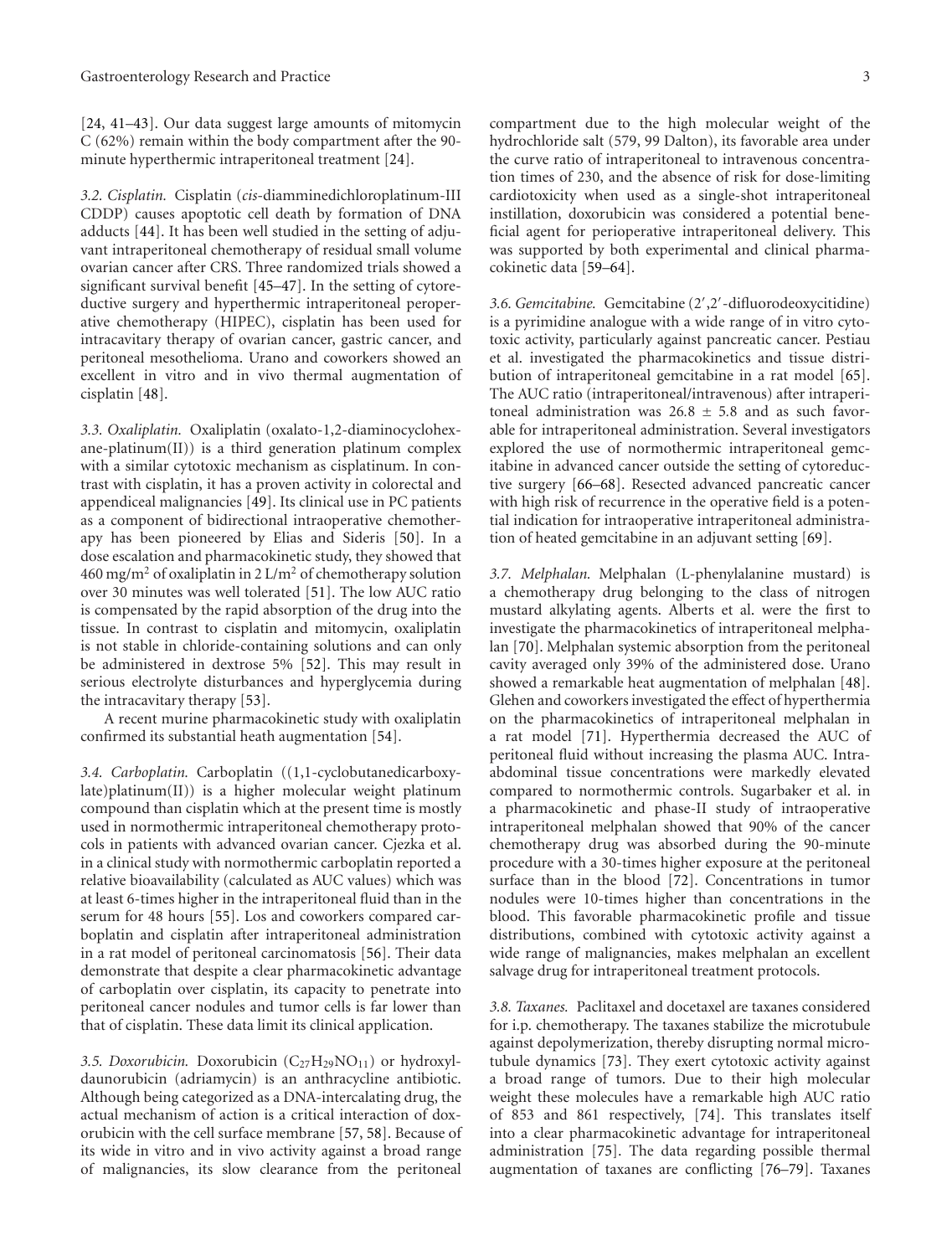have been used in a neoadjuvant intraperitoneal setting as well as intraoperatively and postoperatively. Postoperative intraperitoneal paclitaxel conferred a survival benefit in this postoperative setting. Their cell-cycle specific mechanism of action makes them a particular good candidate for repetitive application such as in early postoperative intraperitoneal chemotherapy (EPIC) or normothermic adjuvant postoperative intraperitoneal chemotherapy [45, 46, 80–82].

*3.9. 5-Fluorouracil.* 5-Fluorouracil is an inhibitor of thymidylate synthase. Since thymidine is the only nucleotide precursor specific to DNA, thymidilate synthase is an obvious target for cytotoxic agents. 5-Fluorouracil is intracellularly metabolized in two steps to its active metabolite, 5-fluoro-2- -deoxyuridine monophosphate (FdUMP). This molecule will, in the presence of reduced folate, bind at the same site and with the same affinity as deoxyuridine monophosphate (dUMP) and ultimately impair the enzymatic activity of the thymidilate synthetase [83]. The action of 5-fluorouracil is therefore cell cycle specific. Also 5-FU by its metabolites 5-fluoro-uridine diphosphate and 5-fluoro-uridine triphosphate gets incorporated in RNA, resulting in a second cytotoxic pathway. Minor augmentation of 5-fluorouracil by mild hyperthermia is reported [84, 85]. 5-Fluorouracil is not chemically compatible with other drugs in a mixed solution for infusion or instillation. These characteristics limit the use of 5-fluorouracil perioperatively to either early postoperative intraperitoneal chemotherapy or intraoperative intravenous 5-fluorouracil.

*3.10. Pemetrexed.* Pemetrexed is a multitargeted antifolate. It is an analogue of folic acid with cytotoxic activity against a variety of malignancies, especially mesothelioma and colon cancer. It belongs to the antimetabolites. It acts mainly as a thymidilate synthase inhibitor but is also unique in terms of cellular transport and lipid solubility [86]. Pestieau et al. reported favorable intraperitoneal pharmacokinetics [87]. It is currently under investigation for the intraperitoneal treatment of peritoneal mesothelioma.

*3.11. Ifosfamide.* Ifosfamide is a prodrug which needs the cytochrome P 450 system of liver or red blood cells to be activated to its active metabolite 4-hydroxyifosfamide. Consequently, it requires intravenous administration rather than intraperitoneal instillation for its cytotoxic activity. It is one of four drugs that show true heat synergy, with 5- to 10-times the duration of tumor control with 41.5◦C heat as compared to normal temperatures [48]. It may be an ideal systemic drug to increase the cytotoxicity of hyperthermic intraperitoneal peroperative chemotherapy. Our pharmacokinetic data show the presence of ifosfamide and its active metabolite in peritoneal tumor nodules after intravenous continuous infusion during bidirectional intraoperative chemotherapy. In these bidirectional treatment protocols, intravenous and intraperitoneal routes of administration are combined after CRS inside the operating room.

Table 2: Pharmacokinetic and pharmacodynamic variables involved in the administration of perioperative cancer chemotherapy in peritoneal surface malignancy patients.

| Pharmacokinetic variables | Pharmacodynamic variables     |
|---------------------------|-------------------------------|
| Dose                      | Temperature                   |
| Volume                    | Nodule size of residual tumor |
| Duration                  | Density                       |
| Carrier solution          | Binding                       |
| Pressure                  | Interstitial fluid pressure   |
| Vasoactive agents         | Charge                        |
| Macromolecular vehicles   | Vascularity                   |

### **4. Pharmacologic Variables in Perioperative Chemotherapy**

Pharmacokinetics describe what the body does to the drug, whereas pharmacodynamics describe what the drug does to the body. Table 2 summarizes the pharmacokinetic and pharmacodynamic variables involved in perioperative intraperitoneal and intravenous chemotherapy. One of the most challenging problems hindering a further wide application of these new treatment modalities is the compelling variety of regimens available worldwide. These protocols are sometimes based on little or no pharmacologic data. Furthermore this variability in dosimetry and technology makes multicenter registry or trials very difficult. The international scientific community must come up with a consensus on standardizing the application. This should be based on a thorough review of the available pharmacologic data and clinical results.

#### **5. Pharmacologic Controversies**

*5.1. Concentration-Based or Body Surface Area-(BSA-) Based Dosimetry.* Most groups use a drug dose based on calculated body surface area  $(mg/m<sup>2</sup>)$ . However, Rubin et al. demonstrate that there is an imperfect correlation between actual peritoneal surface area and calculated body surface area and there may be sex differences in peritoneal surface areas, which in turn affects absorption characteristics [88]. The female has a 10% larger peritoneal surface in proportion to body size than the male. There have been attempts to estimate the functional peritoneal surface area through applying stereological methods to computer tomography (CT) scans by extrapolating data from cadaver measurements [89, 90]. Body surface area is an accurate predictor of drug metabolism and is useful for estimating systemic drug toxicity.

Some groups use a totally different dosimetry regimen based on concentration. The total amount of cancer chemotherapy is mixed in a large volume of carrier solution (usually six liters) that is placed in a reservoir. For example, Deraco and Rossi at the Milan Cancer Institute use doxorubicin 15.25 mg/m<sup>2</sup>/L and cisplatin 43 mg/m<sup>2</sup>/L with a total volume of 6 liters. Glehen and Gilly from Lyon have used mitomycin C 0.5 mg/kg and cisplatin 0.7 mg/kg in a total volume of 4 to 6 liters [91–94]. In this closed method, the amount of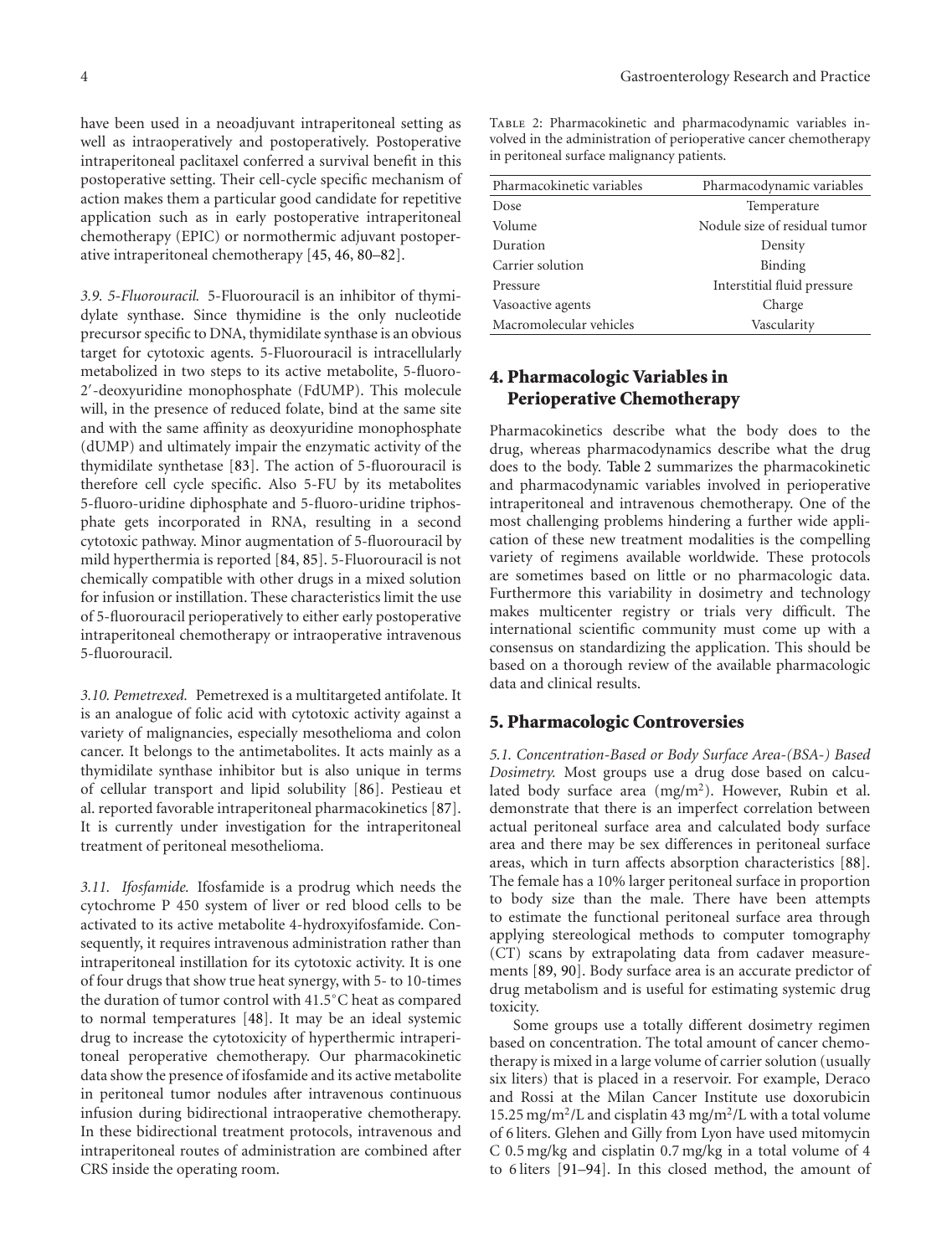chemotherapy solution in contact with the peritoneal surface is determined by multiple variables: the amount of distention (between 2 and 6 liters) of the abdominal cavity, which is induced by the chemotherapy solution, the patient's sex, the amount of ascites present preoperatively, and the extent of the visceral resection. The big advantage of a concentrationbased system is that the residual tumor nodules after CRS are exposed to a constant diffusional force and thus cytotoxicity. Unfortunately, the prize to be paid for a better prediction of the efficacy of the intraperitoneal chemotherapy is a high unpredictability of the plasmatic cancer chemotherapy levels and thus toxicity. Indeed, according to the above-mentioned Dedrick formula of transport over the peritoneal membrane, an increase in the volume of intraperitoneal chemotherapy solution will cause an increase in both diffusion surface and the amount of drug transferred from peritoneal space to plasma. For example, in 10 patients dialyzed with different volumes ranging from 0.5 up to 3 liters, there is a linear rise in mass transfer [95].

Other factors contribute to the controversy over the proper dosage of chemotherapy solution. Some institutions use a single dose of the intraperitoneal drug; others use a double, or even triple, dose of the same drug over a 90 minute period [96–98].

*5.2. Pharmacokinetics versus Pharmacodynamics.* Until recently, the pharmacologic efficacy of intraperitoneal cancer chemotherapy protocols was assessed by looking at the pharmacokinetics of the i.p. and i.v. compartments. The efficacy of the IP protocol was then quantified by calculating the area-under-the-curve (AUC) ratio of the IP exposure over the AUC of the IV exposure. This, however, does not take into account any pharmacodynamic variables. Figure 2 demonstrates that the pharmacodynamic event of doxorubicin binding to the tumor nodule results in higher intratumoral concentrations than can be predicted by the simple IP/IV pharmacokinetics [32]. Another example of the equal importance of pharmacodynamics is shown in Figure 3. With identical pharmacokinetics the amount of doxorubicin showing up in the less dense diffuse peritoneal adenomysis (DPAM) subtype of appendiceal malignancy PC is statistically significantly lower than in the more dense peritoneal mucinous carcinomatosis (PMCA) nodules [32]. The identical pharmacokinetic advantage (expressed as AUC IP/IV ratios) resulted in different drug levels according to the density of the tumor nodules; this stressed the importance of pharmacodynamic variables such as tumor nodule density, size, and vascularity. Increased awareness of the pharmacodynamic aspects of these treatment protocols has also been reported by Ceelen et al. [99]. Therefore, it was proposed that the tumor nodule was a more appropriate pharmacological endpoint than AUC ratios.

*5.3. Adding Intravenous Intraoperative Chemotherapy to the Equation.* By combining intraoperative intravenous and intraoperative intraperitoneal cancer chemotherapy, a bidirectional diffusion gradient is created through the intermediate tissue layer which contains the cancer nodules. This offers opportunities for optimizing cancer chemotherapy





Figure 2: Doxorubicin concentration in plasma, peritoneal fluid, tumor nodules, and normal adjacent tissues [32].



Figure 3: Doxorubicin levels in appendiceal tumor tissue showing diffuse peritoneal adenomucinosis (DPAM) versus peritoneal mucinous carcinomatosis (PMCA). Peritoneal fluid concentrations are also shown. TN: tumor nodule; PF: peritoneal fluid [32].

delivery to the target peritoneal tumor nodules. In 2002, Elias et al. first reported the clinical use of intraoperative intravenous 5-fluorouracil and leucovorin in conjunction with oxaliplatin-based hyperthermic intraperitoneal perioperative chemotherapy [100]. Figure 4 demonstrates the concentrations of 5-fluorouracil in tumor nodules that were harvested during bidirectional (intraperitoneal doxorubicin and mitomycin C plus rapid infusion intravenous 5 fluorouracil) intraoperative chemotherapy treatment [33]. The rapid distribution of the 5-fluorouracil after IV administration affects all compartments similarly. The metabolism of the 5-fluorouracil on the other hand is mainly restricted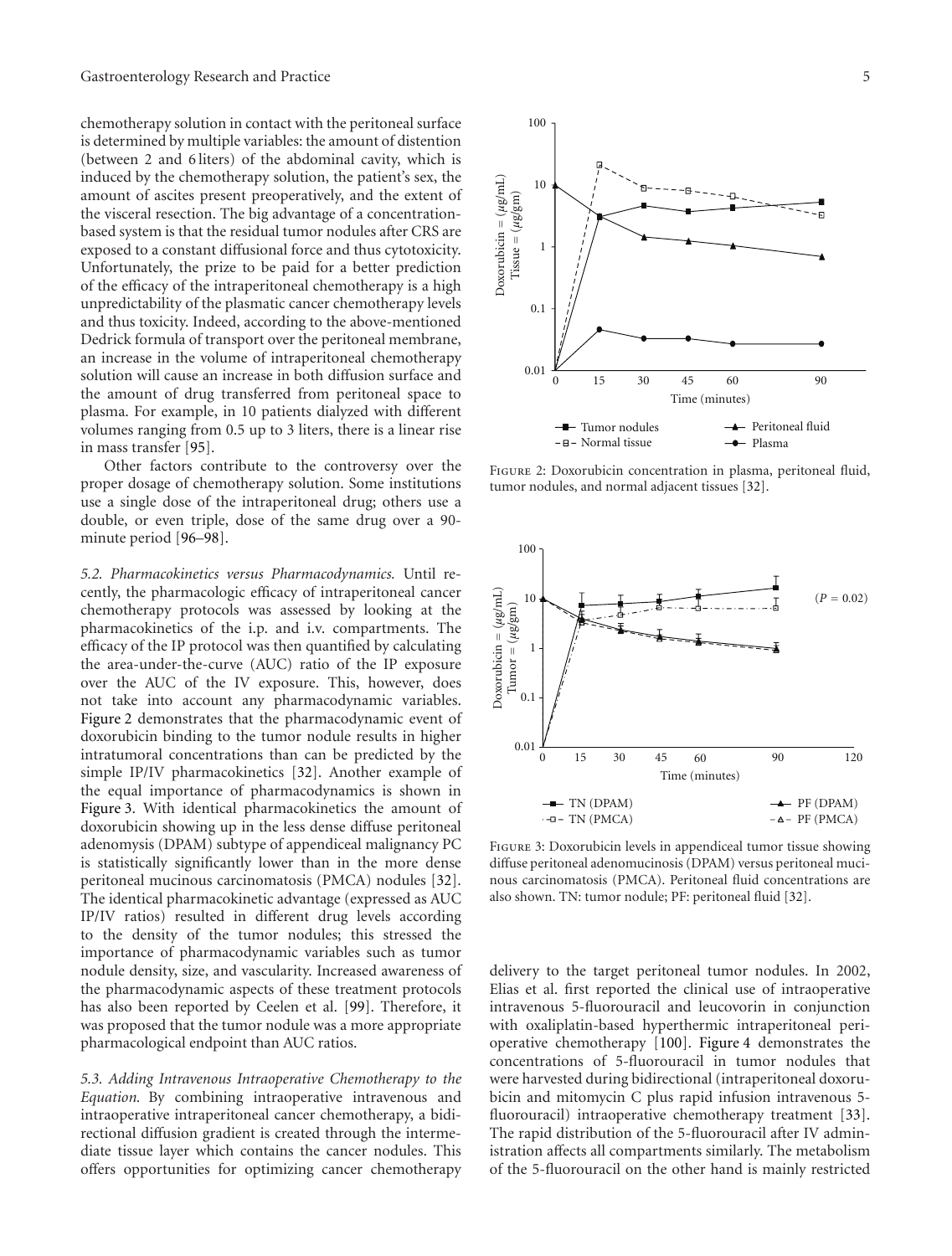

Figure 4: 5-Fluorouracil concentrations in plasma, peritoneal fluid, and tumor nodules after intravenous administration during hyperthermic intraperitoneal chemotherapy procedure [33].

to the plasma compartment by the liver. The high level of 5 fluorouracil persists within the peritoneal fluid because the drug can only leave the peritoneal space by back diffusion through the peritoneal and subperitoneal tissues; the enzyme dihydropyrimidine dehydrogenase is not present in the artificial ascites fluid. These data show clear pharmacokinetic advantage for the intraoperative intravenous administration of 5-fluorouracil. Although 5-fluorouracil is administered as a normothermic intravenous solution, it penetrates into the heated tumor nodules. Normothermic administered 5-fluorouracil becomes subject to augmentation of mild hyperthermia of the subperitoneal compartment. Therefore, heat targeting is achieved by modulating the timing of intravenous chemotherapy.

Recently, we were able to demonstrate a similar pharmacokinetic advantage and heat targeting of intraoperative intravenous ifosfamide (continuous infusion over 90 minutes) [101].

#### **6. Conclusions**

The last two decades saw the emergence of perioperative cancer chemotherapy protocols in the treatment of PC patients. This has resulted in remarkable clinical successes in contrast with prior failures. Now that the concept is proven, time has come to further improve the treatment protocols. Building more pharmacologic data on perioperative chemotherapy in PC patients should result in both more standardization and better clinical outcome.

#### **References**

[1] D. G. Jayne, S. Fook, C. Loi, and F. Seow-Choen, "Peritoneal carcinomatosis from colorectal cancer," *British Journal of Surgery*, vol. 89, no. 12, pp. 1545–1550, 2002.

- [2] J. T. Brodsky and A. M. Cohen, "Peritoneal seeding following potentially curative resection of colonic carcinoma: implications for adjuvant therapy," *Diseases of the Colon and Rectum*, vol. 34, no. 8, pp. 723–727, 1991.
- [3] D. Z. J. Chu, N. P. Lang, C. Thompson, P. K. Osteen, and K. C. Westbrook, "Peritoneal carcinomatosis in nongynecologic malignancy. A prospective study of prognostic factors," *Cancer*, vol. 63, no. 2, pp. 364–367, 1989.
- [4] B. Sadeghi, C. Arvieux, O. Glehen et al., "Peritoneal carcinomatosis from non-gynecologic malignancies: results of the EVOCAPE 1 multicentric prospective study," *Cancer*, vol. 88, no. 2, pp. 358–363, 2000.
- [5] N. A. Shepherd, K. J. Baxter, and S. B. Love, "The prognostic importance of peritoneal involvement in colonic cancer: a prospective evaluation," *Gastroenterology*, vol. 112, no. 4, pp. 1096–1102, 1997.
- [6] A. Jemal, T. Murray, E. Ward, and A. Samuels, "Cancer statistics, 2005," *Ca-A Cancer Journal for Clinicians*, vol. 55, pp. 10–30, 2005.
- [7] A. Poveda, "Ovarian cancer treatment: what is new," *International Journal of Gynecological Cancer*, vol. 13, no. 2, pp. 241–250, 2003.
- [8] V. J. Verwaal, S. Van Ruth, E. De Bree et al., "Randomized trial of cytoreduction and hyperthermic intraperitoneal chemotherapy versus systemic chemotherapy and palliative surgery in patients with peritoneal carcinomatosis of colorectal cancer," *Journal of Clinical Oncology*, vol. 21, no. 20, pp. 3737–3743, 2003.
- [9] V. J. Verwaal, S. Bruin, H. Boot, G. van Slooten, and H. van Tinteren, "8-Year follow-up of randomized trial: cytoreduction and hyperthermic intraperitoneal chemotherapy versus systemic chemotherapy in patients with peritoneal carcinomatosis of colorectal cancer," *Annals of Surgical Oncology*, vol. 15, no. 9, pp. 2426–2432, 2008.
- [10] D. Elias, J. H. Lefevre, J. Chevalier et al., "Complete cytoreductive surgery plus intraperitoneal chemohyperthermia with oxaliplatin for peritoneal carcinomatosis of colorectal origin," *Journal of Clinical Oncology*, vol. 27, no. 5, pp. 681– 685, 2009.
- [11] O. Glehen, F. Kwiatkowski, P. H. Sugarbaker et al., "Cytoreductive surgery combined with perioperative intraperitoneal chemotherapy for the management of peritoneal carcinomatosis from colorectal cancer: a multi-institutional study," *Journal of Clinical Oncology*, vol. 22, no. 16, pp. 3284–3292, 2004.
- [12] O. Glehen, F. Mithieux, D. Osinsky et al., "Surgery combined with peritonectomy procedures and intraperitoneal chemohyperthermia in abdominal cancers with peritoneal carcinomatosis: a phase II study," *Journal of Clinical Oncology*, vol. 21, no. 5, pp. 799–806, 2003.
- [13] T. D. Yan, D. Black, P. H. Sugarbaker et al., "A systematic review and meta-analysis of the randomized controlled trials on adjuvant intraperitoneal chemotherapy for resectable gastric cancer," *Annals of Surgical Oncology*, vol. 14, no. 10, pp. 2702–2713, 2007.
- [14] L. Bijelic, A. Jonson, and P. H. Sugarbaker, "Systematic review of cytoreductive surgery and heated intraoperative intraperitoneal chemotherapy for treatment of peritoneal carcinomatosis in primary and recurrent ovarian cancer," *Annals of Oncology*, vol. 18, no. 12, pp. 1943–1950, 2007.
- [15] T. D. Yan, L. Welch, D. Black, and P. H. Sugarbaker, "A systematic review on the efficacy of cytoreductive surgery combined with perioperative intraperitoneal chemotherapy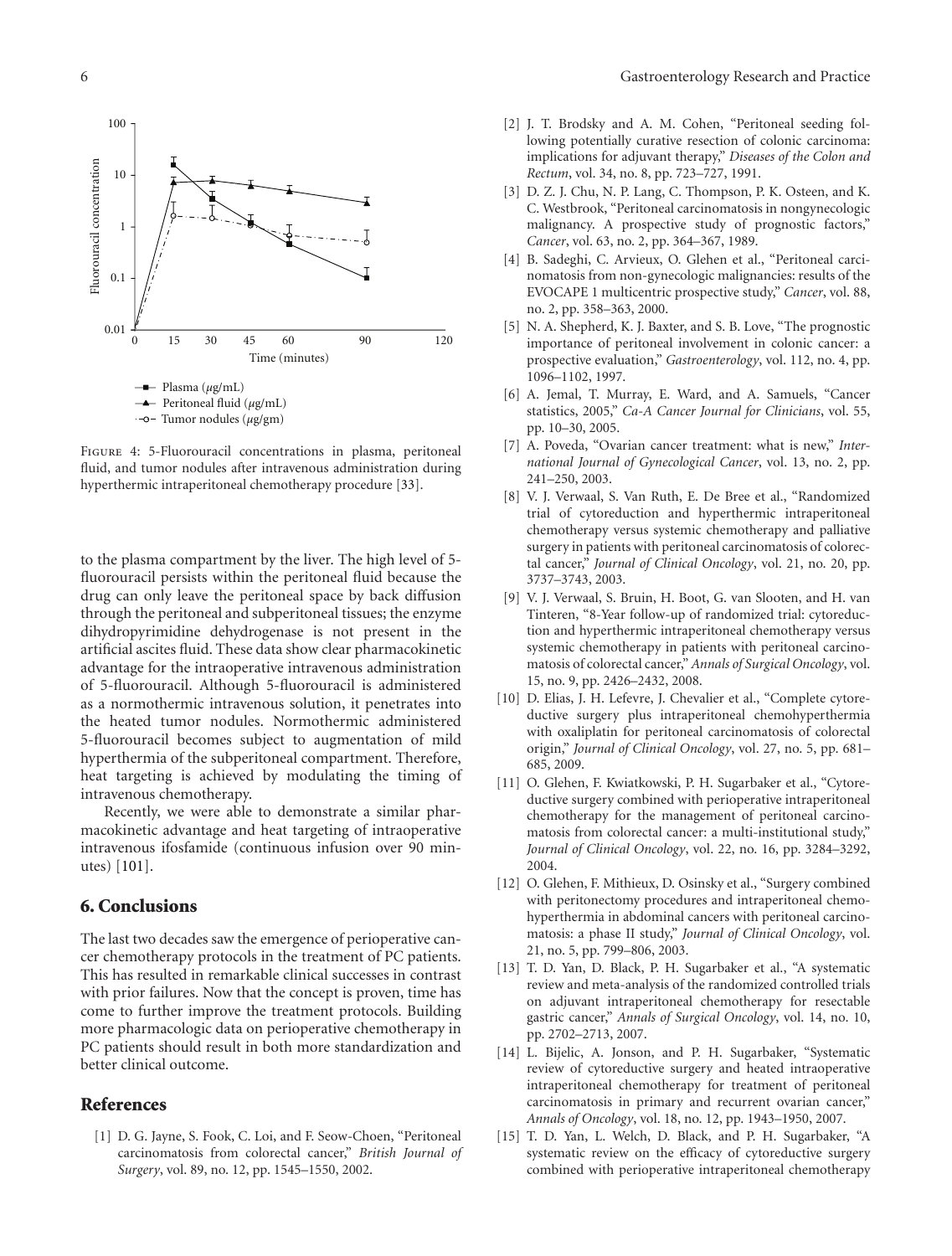for diffuse malignancy peritoneal mesothelioma," *Annals of Oncology*, vol. 18, no. 5, pp. 827–834, 2007.

- [16] T. D. Yan, D. Black, R. Savady, and P. H. Sugarbaker, "A systematic review on the efficacy of cytoreductive surgery and perioperative intraperitoneal chemotherapy for pseudomyxoma peritonei," *Annals of Surgical Oncology*, vol. 14, no. 2, pp. 484–492, 2007.
- [17] T. D. Yan, D. Black, R. Savady, and P. H. Sugarbaker, "Systematic review on the efficacy of cytoreductive surgery combined with perioperative intraperitoneal chemotherapy for peritoneal carcinomatosis from colorectal carcinoma," *Journal of Clinical Oncology*, vol. 24, no. 24, pp. 4011–4019, 2006.
- [18] D. Elias, O. Glehen, and F. Gilly, "Carcinose péritonéales d'origine digestive et primitive," in *Proceedings of the Rapport du 110 ´eme Congr`es de l'AFC*, Arnette : Wolters Kluwer France, 2008.
- [19] R. L. Dedrick, C. E. Myers, P. M. Bungay, and V. T. Devita, "Pharmacokinetic rationale for peritoneal drug administration in the treatment of ovarian cancer," *Cancer Treatment Reports*, vol. 62, no. 1, pp. 1–11, 1978.
- [20] R. L. Dedrick, "Theoretical and experimental bases of intraperitoneal chemotherapy," *Seminars in Oncology*, vol. 12, no. 3, supplement 4, pp. 1–6, 1985.
- [21] M. A. Baron, "Structure of the intestinal peritoneum in man," *American Journal of Anatomy*, vol. 69, pp. 439–497, 1941.
- [22] M. Flessner, J. Henegar, S. Bigler, and L. Genous, "Is the peritoneum a significant transport barrier in peritoneal dialysis?" *Peritoneal Dialysis International*, vol. 23, no. 6, pp. 542–549, 2003.
- [23] V. De Lima Vazquez, O. A. Stuart, F. Mohamed, and P. H. Sugarbaker, "Extent of parietal peritonectomy does not change intraperitoneal chemotherapy pharmacokinetics," *Cancer Chemotherapy and Pharmacology*, vol. 52, no. 2, pp. 108–112, 2003.
- [24] K. Van der Speeten, O. A. Stuart, D. Chang, H. Mahteme, and P. H. Sugarbaker, "Changes induced by surgical and clinical factors in the pharmacology of intraperitoneal mitomycin C in 145 patients with peritoneal carcinomatosis," *Cancer Chemotherapy and Pharmacology*, vol. 68, no. 1, pp. 147–156, 2011.
- [25] G. Stelin and B. Rippe, "A phenomenological interpretation of the variation in dialysate volume with dwell time in CAPD," *Kidney International*, vol. 38, no. 3, pp. 465–472, 1990.
- [26] U. Bettendorf, "Lymph flow mechanism of the subperitoneal diaphragmatic lymphatics," *Lymphology*, vol. 11, no. 3, pp. 111–116, 1978.
- [27] U. Bettendorf, "Electronmicroscopic studies on the peritoneal resorption of intraperitoneally injected latex particles via the diaphragmatic lymphatics," *Lymphology*, vol. 12, no. 2, pp. 66–70, 1979.
- [28] M. H. Katz and R. M. Barone, "The rationale of perioperative intraperitoneal chemotherapy in the treatment of peritoneal surface malignancies," *Surgical Oncology Clinics of North America*, vol. 12, no. 3, pp. 673–688, 2003.
- [29] R. L. Dedrick, C. E. Myers, P. M. Bungay, and V. T. Devita, "Pharmacokinetic rationale for peritoneal drug administration in the treatment of ovarian cancer," *Cancer Treatment Reports*, vol. 62, no. 1, pp. 1–11, 1978.
- [30] M. F. Flessner, J. D. Fenstermacher, R. L. Dedrick, and R. G. Blasberg, "A distributed model of peritoneal-plasma transport: tissue concentration gradients," *American Journal of Physiology*, vol. 248, no. 3, pp. F425–F435, 1985.
- [31] R. L. Dedrick and M. F. Flessner, "Pharmacokinetic problems in peritoneal drug administration: tissue penetration and surface exposure," *Journal of the National Cancer Institute*, vol. 89, no. 7, pp. 480–487, 1997.
- [32] K. Van der Speeten, O. A. Stuart, H. Mahteme, and P. H. Sugarbaker, "A pharmacologic analysis of intraoperative intracavitary cancer chemotherapy with doxorubicin," *Cancer Chemotherapy and Pharmacology*, vol. 63, no. 5, pp. 799– 805, 2009.
- [33] K. Van der Speeten, O. A. Stuart, H. Mahteme, and P. H. Sugarbaker, "Pharmacology of perioperative 5-fluorouracil," *Journal of Surgical Oncology*, vol. 102, no. 7, pp. 730–735, 2010.
- [34] N. R. Bachur, S. L. Gordon, M. V. Gee, and H. Kon, "NADPH cytochrome P-450 reductase activation of quinone anticancer agents to free radicals," *Proceedings of the National Academy of Sciences of the United States of America*, vol. 76, no. 2, pp. 954–957, 1979.
- [35] D. Elias, P. Dubé, F. Blot et al., "Peritoneal carcinomatosis treatment with curative intent: the Institut Gustave-Roussy experience," *European Journal of Surgical Oncology*, vol. 23, no. 4, pp. 317–321, 1997.
- [36] P. H. Sugarbaker and D. Chang, "Results of treatment of 385 patients with peritoneal surface spread of appendiceal malignancy," *Annals of Surgical Oncology*, vol. 6, no. 8, pp. 727–731, 1999.
- [37] B. Barlogie, P. M. Corry, and B. Drewinko, "In vitro thermochemotherapy of human colon cancer cells with cisdichlorodiammineplatinum(II) and mitomycin C," *Cancer Research*, vol. 40, no. 4, pp. 1165–1168, 1980.
- [38] P. H. Sugarbaker, "Successful management of microscopic residual disease in large bowel cancer," *Cancer Chemotherapy and Pharmacology, Supplement*, vol. 43, pp. S15–S25, 1999.
- [39] J. Esquivel, "Technology of hyperthermic intraperitoneal chemotherapy in the United States, Europe, China, Japan, and Korea," *Cancer Journal*, vol. 15, no. 3, pp. 249–254, 2009.
- [40] S. Van Ruth, V. J. Verwaal, and F. A. N. Zoetmulder, "Pharmacokinetics of intraperitoneal mitomycin C," *Surgical Oncology Clinics of North America*, vol. 12, no. 3, pp. 771– 780, 2003.
- [41] R. M. Smeenk, V. J. Verwaal, and F. A. N. Zoetmulder, "Toxicity and mortality of cytoreduction and intraoperative hyperthermic intraperitoneal chemotherapy in pseudomyxoma peritonei—a report of 103 procedures," *European Journal of Surgical Oncology*, vol. 32, no. 2, pp. 186–190, 2006.
- [42] O. Glehen, D. Osinsky, E. Cotte et al., "Intraperitoneal chemohyperthermia using a closed abdominal procedure and cytoreductive surgery for the treatment of peritoneal carcinomatosis: morbidity and mortality analysis of 216 consecutive procedures," *Annals of Surgical Oncology*, vol. 10, no. 8, pp. 863–869, 2003.
- [43] P. H. Sugarbaker, R. Alderman, G. Edwards et al., "Prospective morbidity and mortality assessment of cytoreductive surgery plus perioperative intraperitoneal chemotherapy to treat peritoneal dissemination of appendiceal mucinous malignancy," *Annals of Surgical Oncology*, vol. 13, no. 5, pp. 635–644, 2006.
- [44] V. Cepeda, M. A. Fuertes, J. Castilla, C. Alonso, C. Quevedo, and J. M. Pérez, "Biochemical mechanisms of cisplatin cytotoxicity," *Anti-Cancer Agents in Medicinal Chemistry*, vol. 7, no. 1, pp. 3–18, 2007.
- [45] D. K. Armstrong, B. Bundy, L. Wenzel et al., "Intraperitoneal cisplatin and paclitaxel in ovarian cancer," *New England Journal of Medicine*, vol. 354, no. 1, pp. 34–43, 2006.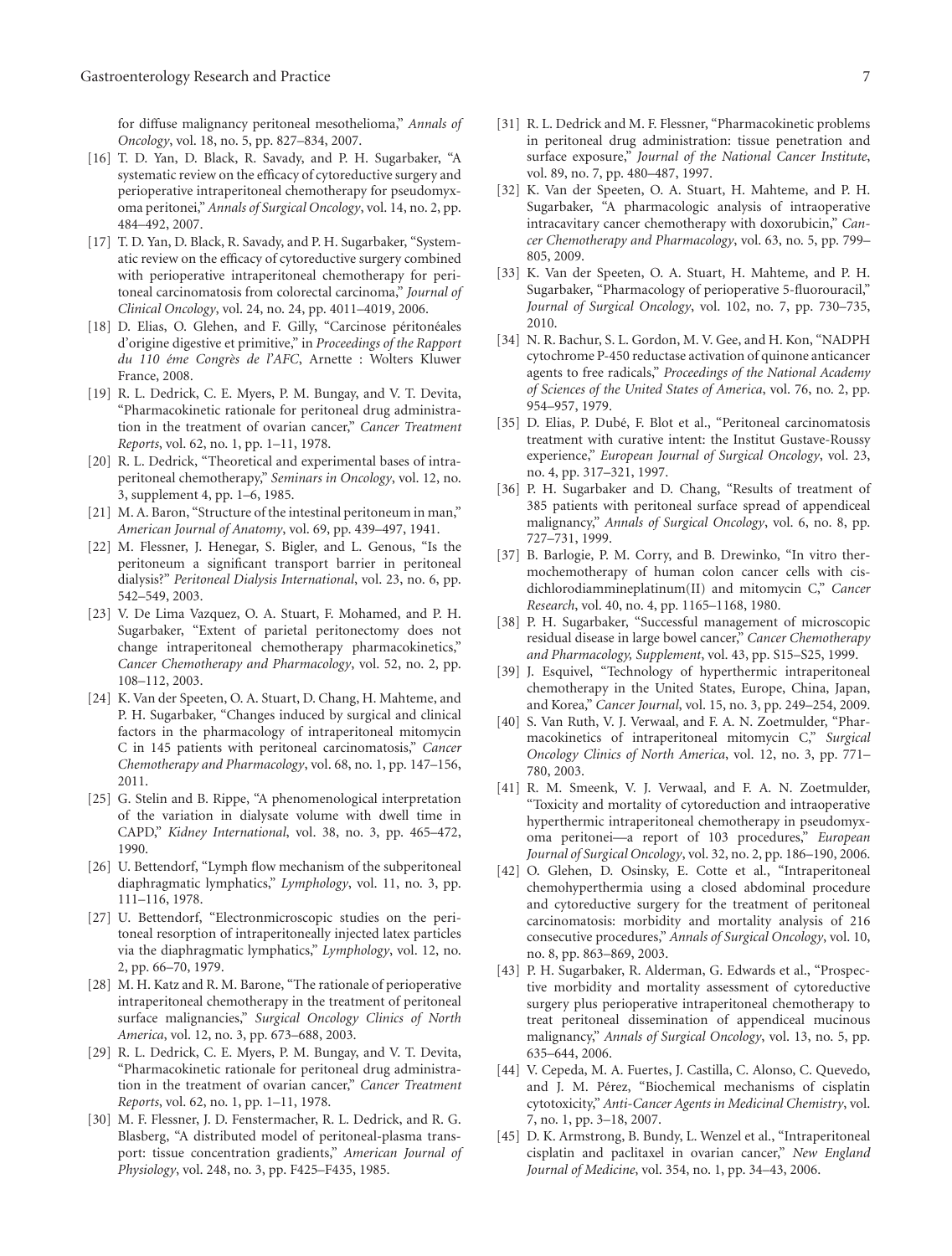- [46] M. Markman, B. N. Bundy, D. S. Alberts et al., "Phase III trial of standard-dose intravenous cisplatin plus paclitaxel versus moderately high-dose carboplatin followed by intravenous paclitaxel and intraperitoneal cisplatin in small-volume stage III ovarian carcinoma: an intergroup study of the gynecologic oncology group, Southwestern Oncology Group, and Eastern Cooperative Oncology Group," *Journal of Clinical Oncology*, vol. 19, no. 4, pp. 1001–1007, 2001.
- [47] D. S. Alberts, P. Y. Liu, E. V. Hannigan et al., "Intraperitoneal cisplatin plus intravenous cyclophosphamide versus intravenous cisplatin plus intravenous cyclophosphamide for stage III ovarian cancer," *New England Journal of Medicine*, vol. 335, no. 26, pp. 1950–1955, 1996.
- [48] M. Urano, M. Kuroda, and Y. Nishimura, "For the clinical application of thermochemotherapy given at mild temperatures," *International Journal of Hyperthermia*, vol. 15, no. 2, pp. 79–107, 1999.
- [49] J. H. Stewart IIII, P. Shen, G. Russell et al., "A phase I trial of oxaliplatin for intraperitoneal hyperthermic chemoperfusion for the treatment of peritoneal surface dissemination from colorectal and appendiceal cancers," *Annals of Surgical Oncology*, vol. 15, no. 8, pp. 2137–2145, 2008.
- [50] D. M. Elias and L. Sideris, "Pharmacokinetics of heated intraoperative intraperitoneal oxaliplatin after complete resection of peritoneal carcinomatosis," *Surgical Oncology Clinics of North America*, vol. 12, no. 3, pp. 755–769, 2003.
- [51] D. Elias, M. Bonnay, J. M. Puizillou et al., "Heated intraoperative intraperitoneal oxaliplatin after complete resection of peritoneal carcinomatosis: pharmacokinetics and tissue distribution," *Annals of Oncology*, vol. 13, no. 2, pp. 267–272, 2002.
- [52] E. Jerremalm, M. Hedeland, I. Wallin, U. Bondesson, and H. Ehrsson, "Oxaliplatin degradation in the presence of chloride: identification and cytotoxicity of the monochloro monooxalato complex," *Pharmaceutical Research*, vol. 21, no. 5, pp. 891–894, 2004.
- [53] F. de Somer, W. Ceelen, J. Delanghe et al., "Severe hyponatremia, hyperglycemia, and hyperlactatemia are associated with intraoperative hyperthermic intraperitoneal chemoperfusion with oxaliplatin," *Peritoneal Dialysis International*, vol. 28, no. 1, pp. 61–66, 2008.
- [54] N. Piché, F. A. Leblond, L. Sidéris et al., "Rationale for heating oxaliplatin for the intraperitoneal treatment of peritoneal carcinomatosis: a study of the effect of heat on intraperitoneal oxaliplatin using a murine model," *Annals of Surgery*, vol. 254, no. 1, pp. 138–144, 2011.
- [55] M. Czejka, W. Jäger, J. Schüller et al., "Pharmacokinetics of carboplatin after intraperitoneal administration," *Archiv der Pharmazie*, vol. 324, no. 3, pp. 183–184, 1991.
- [56] G. Los, E. M. E. Verdegaal, P. H. A. Mutsaers, and J. G. McVie, "Penetration of carboplatin and cisplatin into rat peritoneal tumor nodules after intraperitoneal chemotherapy," *Cancer Chemotherapy and Pharmacology*, vol. 28, no. 3, pp. 159–165, 1991.
- [57] T. R. Tritton, "Cell surface actions of adriamycin," *Pharmacology and Therapeutics*, vol. 49, no. 3, pp. 293–309, 1991.
- [58] P. Lane, P. Vichi, D. L. Bain, and T. R. Tritton, "Temperature dependence studies of adriamycin uptake and cytotoxicity," *Cancer Research*, vol. 47, no. 15, pp. 4038–4042, 1987.
- [59] P. Jacquet, A. Averbach, O. A. Stuart, D. Chang, and P. H. Sugarbaker, "Hyperthermic intraperitoneal doxorubicin: pharmacokinetics, metabolism, and tissue distribution in a rat model," *Cancer Chemotherapy and Pharmacology*, vol. 41, no. 2, pp. 147–154, 1998.
- [60] K. Van der Speeten, O. A. Stuart, H. Mahteme, and P. H. Sugarbaker, "A pharmacologic analysis of intraoperative intracavitary cancer chemotherapy with doxorubicin," *Cancer Chemotherapy and Pharmacology*, vol. 63, no. 5, pp. 799– 805, 2009.
- [61] P. B. Johansen, "Doxorubicin pharmacokinetics after intravenous and intraperitoneal administration in the nude mouse," *Cancer Chemotherapy and Pharmacology*, vol. 5, no. 4, pp. 267–270, 1981.
- [62] R. F. Ozols, K. R. Grotzinger, and R. I. Fisher, "Kinetic characterization and response to chemotherapy in a transplantable murine ovarian cancer," *Cancer Research*, vol. 39, no. 8, pp. 3202–3208, 1979.
- [63] R. F. Ozols, G. Y. Locker, and J. H. Doroshow, "Pharmacokinetics of adriamycin and tissue penetration in murine ovarian cancer," *Cancer Research*, vol. 39, no. 8, pp. 3209– 3214, 1979.
- [64] R. F. Ozols, R. C. Young, and J. L. Speyer, "Phase I and pharmacological studies of adriamycin administered intraperitoneally to patients with ovarian cancer," *Cancer Research*, vol. 42, no. 10, pp. 4265–4269, 1982.
- [65] S. R. Pestieau, O. A. Stuart, D. Chang, P. Jacquet, and P. H. Sugarbaker, "Pharmacokinetics of intraperitoneal gemcitabine in a rat model," *Tumori*, vol. 84, no. 6, pp. 706–711, 1998.
- [66] P. Sabbatini, C. Aghajanian, M. Leitao et al., "Intraperitoneal cisplatin with intraperitoneal gemcitabine in patients with epithelial ovarian cancer: results of a phase I/II Trial," *Clinical Cancer Research*, vol. 10, no. 9, pp. 2962–2967, 2004.
- [67] R. J. Morgan Jr., T. W. Synold, B. Xi et al., "Phase I trial of intraperitoneal gemcitabine in the treatment of advanced malignancies primarily confined to the peritoneal cavity," *Clinical Cancer Research*, vol. 13, no. 4, pp. 1232–1237, 2007.
- [68] T. C. Gamblin, M. J. Egorin, E. G. Zuhowski et al., "Intraperitoneal gemcitabine pharmacokinetics: a pilot and pharmacokinetic study in patients with advanced adenocarcinoma of the pancreas," *Cancer Chemotherapy and Pharmacology*, vol. 62, no. 4, pp. 647–653, 2008.
- [69] P. H. Sugarbaker, O. A. Stuart, and L. Bijelic, "Intraperitoneal gemcitabine chemotherapy treatment for patients with resected pancreatic cancer: rationale and report of early data," *International Journal of Surgical Oncology*, vol. 2011, Article ID 161862, 7 pages, 2011.
- [70] D. S. Alberts, H. S. Chen, S. Y. Chang, and Y. M. Peng, "The disposition of intraperitoneal bleomycin, melphalan, and vinblastine in cancer patients," *Recent Results in Cancer Research*, vol. 74, pp. 293–299, 1980.
- [71] O. Glehen, O. A. Stuart, F. Mohamed, and P. H. Sugarbaker, "Hyperthermia modifies pharmacokinetics and tissue distribution of intraperitoneal melphalan in a rat model," *Cancer Chemotherapy and Pharmacology*, vol. 54, no. 1, pp. 79–84, 2004.
- [72] P. H. Sugarbaker and O. A. Stuart, "Pharmacokinetic and phase II study of heated intraoperative intraperitoneal melphalan," *Cancer Chemotherapy and Pharmacology*, vol. 59, no. 2, pp. 151–155, 2007.
- [73] W. P. Ceelen, L. Påhlman, and H. Mahteme, "Pharmacodynamic aspects of intraperitoneal cytotoxic therapy," *Cancer Treatment and Research*, vol. 134, pp. 195–214, 2007.
- [74] P. H. Sugarbaker, J. T. Mora, P. Carmignani, O. A. Stuart, and D. Yoo, "Update on chemotherapeutic agents utilized for perioperative intraperitoneal chemotherapy," *Oncologist*, vol. 10, no. 2, pp. 112–122, 2005.